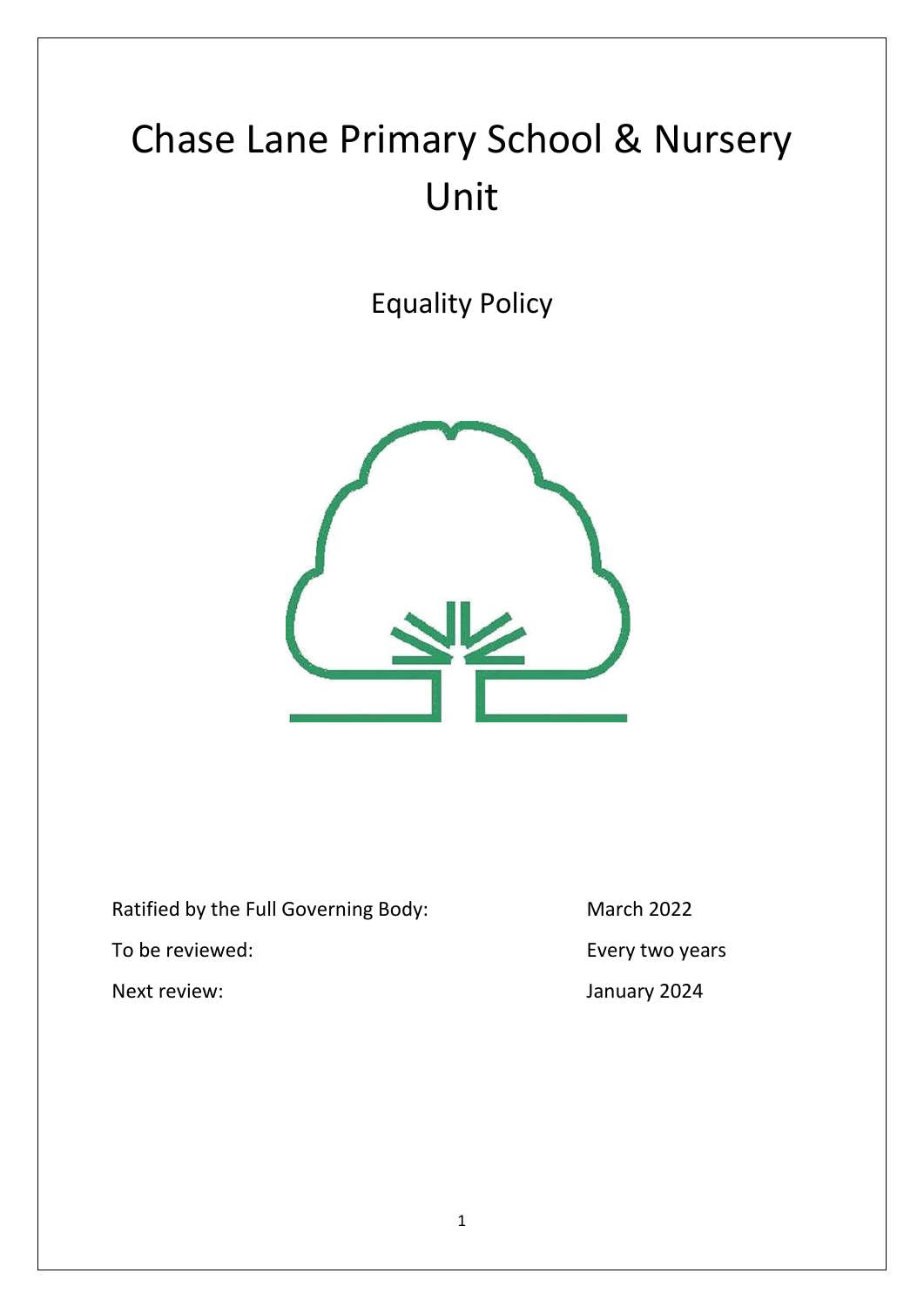# **Chase Lane Primary School & Nursery Unit Equality Objectives Statement**

# **Opening statement**

Chase Lane Primary School and Nursery Unit is committed to meeting its duties under the Equality Act 2010 and its Public Sector Equality duties. The school's general duties, concerning equality are:

- Eliminating discrimination
- Fostering good relationships
- Advancing equality of opportunity

We will not discriminate against, harass or victimise any pupil, prospective pupil, or other member of the school community because of their:

- Sex
- Age
- Race
- Disability
- Religion or belief
- Sexual orientation
- Gender reassignment
- Pregnancy or maternity
- Marriage and civil partnership

We aim to promote pupils' spiritual, moral, social and cultural development, with special emphasis on promoting equality and diversity, and eradicating prejudicial incidents for pupils and staff. Our school is committed to not only eliminating discrimination, but also increasing understanding and appreciation for diversity.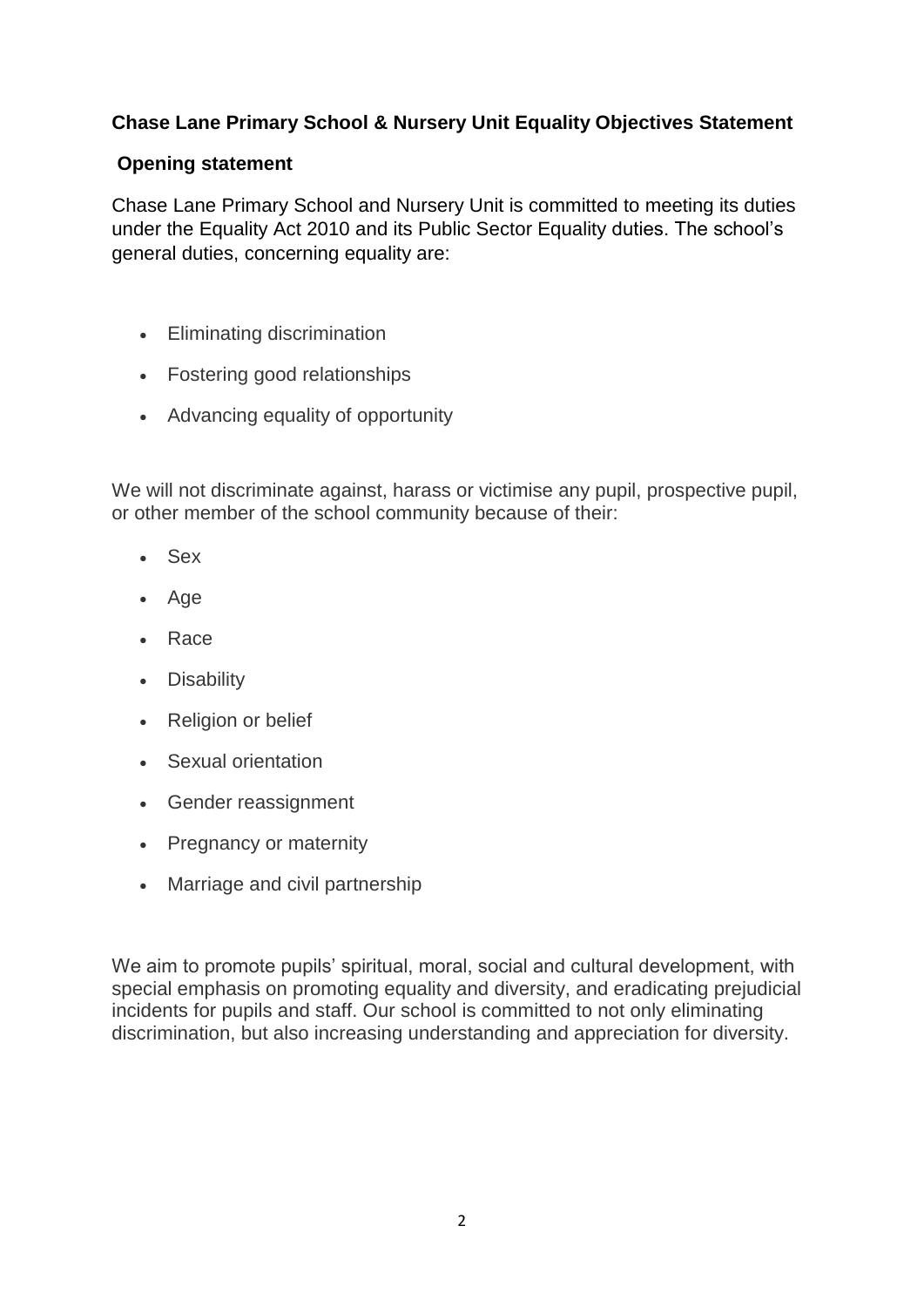### **Aims to eradicate discrimination**

We believe that a greater level of success from pupils and staff can be achieved by realising the uniqueness of individuals. Creating a prejudice-free environment where individuals feel confident and at ease is a commitment of the school. This environment will be achieved by:

- Being respectful
- Always treating all members of the school community fairly
- Developing an understanding of diversity and the benefits it has
- Adopting an inclusive attitude
- Adopting an inclusive curriculum that is accessible to all
- Encouraging compassion and open-mindedness

We are committed to having a balanced and fair curriculum. We believe that our pupils should be exposed to ideas and concepts that may challenge their understanding, to help ensure that pupils learn to become more accepting and inclusive of others. Challenging and controversial concepts will be delivered in a way that prevents discrimination and promotes inclusive attitudes. We will also respect the right of parents to withdraw their children from certain classes, which pose conflicts to their own beliefs.

#### **Dealing with prejudice**

We do not tolerate any form of prejudice-related incident. Whether direct or indirect, we treat discrimination against all members of our school with the utmost severity. When an incident is reported, our school is devoted to ensuring appropriate action is taken and a resolution is put into place, which is both fair and firm.

Our pupils are taught to be:

- Understanding of others
- Celebratory of cultural diversity
- Eager to reach their full potential
- $\cdot$  Inclusive
- Aware of what constitutes discriminatory behaviour